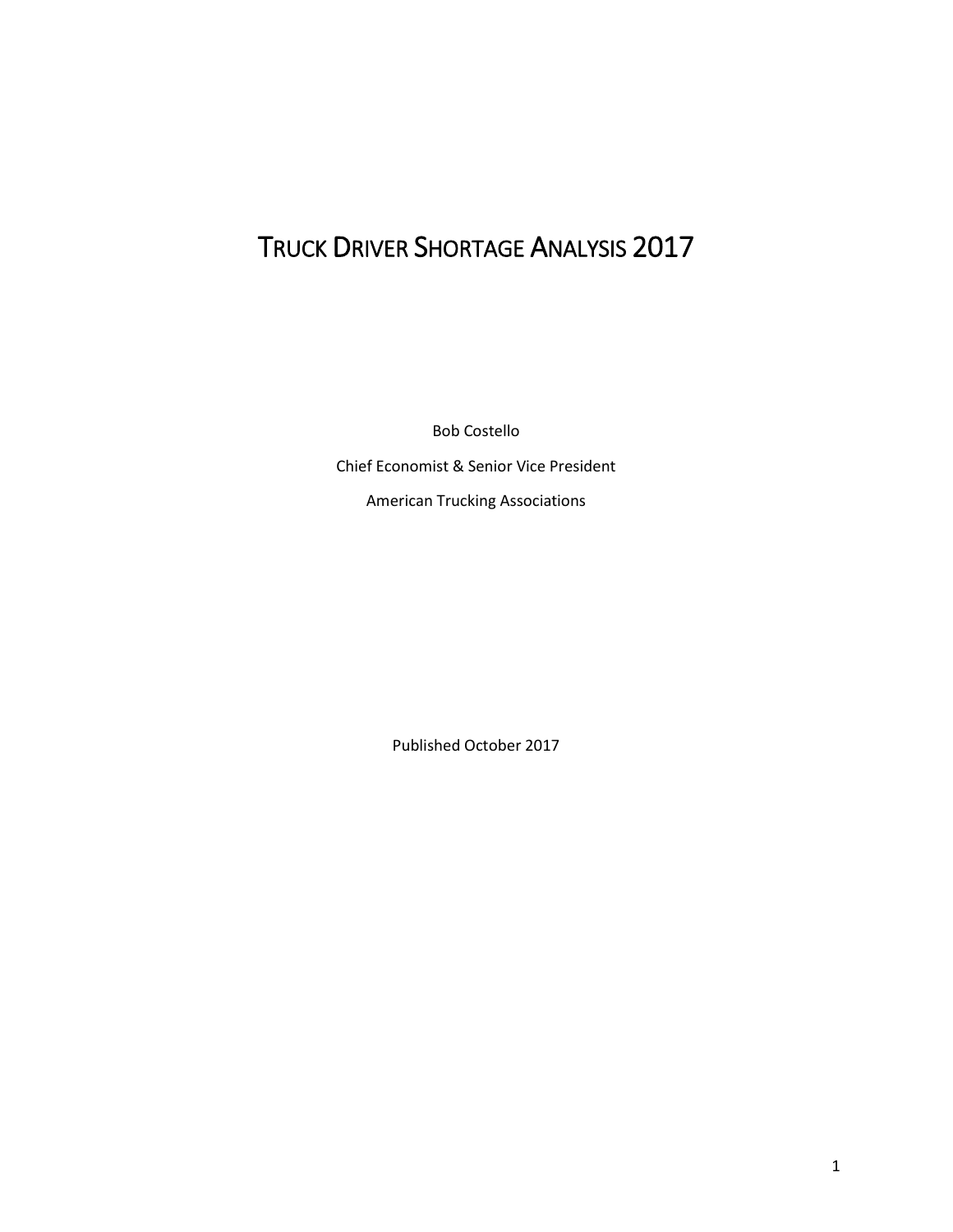#### **BACKGROUND**

Over the past [1](#page-1-0)5 years, the trucking industry has struggled with a shortage of truck drivers.<sup>1</sup> The shortfall was first documented in a 2005 report. At that time, the shortage was roughly 20,000. During the Great Recession that started in 2008, the driver shortage was erased, but only because industry volumes plummeted, resulting in fewer drivers needed. However, as industry volumes began to recover in 2011, the shortage slowly returned. The driver market continued to tighten, and the shortage skyrocketed to roughly 45,000 by 2015. In 2016, the industry still suffered a shortage, but it was less than in 2015 as industry freight volumes softened. As this report highlights, the driver shortfall is expected to rise by the end of 2017 to the highest level on record as freight volumes recover and the industry transitions to the use of electronic logging devices to record driver hours-of-service.

There are many reasons for the current driver shortage, but one of the largest factors is the relatively high average age of the existing workforce. According to surveys by ATA, the average driver age in the for-hire over-the-road truckload industry is 49. Other trucking sectors have an even higher average age, like less-than-truckload and private carriers. While the driver shortage is not as acute in these sectors as it is in the over-the-road truckload sector, the high average age still affects the overall shortage. As these two groups see drivers retire, they often go into the truckload labor pool to recruit drivers.

Additionally, the industry has historically struggled to attract all segments of the population as just 6% of truck drivers in 2016 were women. This percentage hasn't changed much historically, ranging from 4.5% to 6% over the last 15 years. In 2016, 38.7% of drivers were minorities, which has jumped 1[2](#page-1-1) percentage points from 26.6% in 2001.<sup>2</sup>

Today, motor carriers<sup>3</sup> struggle to find enough qualified drivers, which makes the impact of the shortage seem much worse than the numbers in this report. Many carriers, despite being short drivers, are highly selective in hiring drivers because they have made safety and professionalism high priorities.

The driver shortage is really a problem for the entire supply chain as 70.6% of all freight tonnage is moved on the nation's highways.<sup>[4](#page-1-3)</sup> According to the American Transportation Research Institute, 43% of trucking's operational costs is driver compensation,<sup>[5](#page-1-4)</sup> which is the largest operational cost for a motor carrier. Additionally, as volumes increase, the existing driver pool is only more strained.

<span id="page-1-0"></span><sup>&</sup>lt;sup>1</sup> In this report, the term "truck drivers" refers to Class 8 tractor-trailer drivers, a subset of the more than 3.5

<span id="page-1-1"></span>million truck drivers in the U.S.<br><sup>2</sup> The percentage of females and minorities comes from the Department of Labor and published in ATA's American Trucking Trends 2017. [\(www.atabusinesssolutions.com\)](http://www.atabusinesssolutions.com/)

<span id="page-1-2"></span><sup>&</sup>lt;sup>3</sup> Throughout this report, the terms "motor carrier", "carrier", "trucking company", and "fleet" are used interchangeably.

<span id="page-1-3"></span><sup>4</sup> ATA's Freight Transportation Forecast 2017 to 2028 [\(www.atabusinesssolutions.com\)](http://www.atabusinesssolutions.com/)

<span id="page-1-4"></span><sup>&</sup>lt;sup>5</sup> ATRI, An Analysis of the Operational Costs of Trucking [\(www.truckingresearch.org\)](http://www.truckingresearch.org/)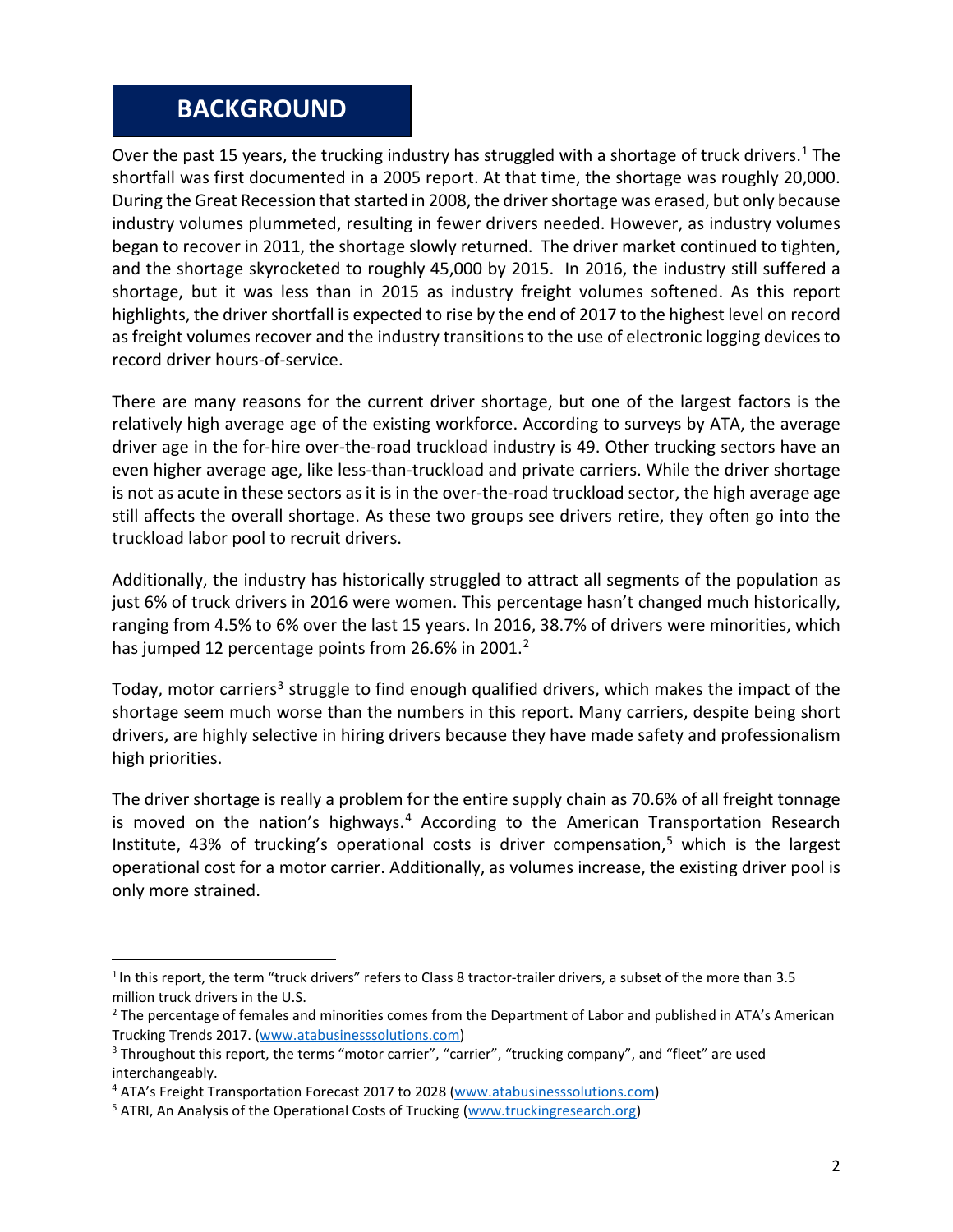## **KEY FINDINGS**

- In 2016, the trucking industry was short roughly 36,500 drivers, which was down from 45,000 in 2015. However, the shortage is expected to surpass 50,000 by the end of 2017.
- If current trends hold, the shortage could swell to over 174,000 by 2026.
- While **this analysis** does account for a modest productivity loss from changing to an electronic logging device from a paper logbook for recording truck driver hours-of-service, it **generally does not consider the impact of other potential regulations in the future**. Instead, **it simply demonstrates the difference between expected supply of drivers** (using demographic and population data) **and the demand for drivers** (which accounts for industry growth and replacing aging drivers).
- The truck driver shortage probably seems much worse to motor carriers than the current figures suggest because of a **quality versus quantity issue**. Many carriers have strict hiring criteria based on driving history, experience, and other factors. As a result, despite receiving

applications for employment, motor carriers are finding few eligible candidates, which is a quality issue. According to a 2015 study, 88% of fleets said they were getting enough applicants, but many were simply not qualified. [6](#page-2-0) There is no reason to believe that this situation has improved since 2015. The cost of lowering



hiring standards can be significant in the long run when accounting for increased insurance premiums and accidents. Again, **this analysis does not take into account the quality of applicants**.

• **The truck driver shortage and driver turnover rates**, which are running high in the for-hire truckload industry, **are not the same**. Turnover is a reflection of demand for drivers, with higher rates generally indicating strong demand for drivers. The vast majority of driver turnover is churn in the industry – drivers moving from one carrier to another. As demand for drivers increases, trucking companies try to take drivers from other carriers by offering signon bonuses, higher pay, newer trucks, and better routes. However, the shortage is calculated

<span id="page-2-0"></span> <sup>6</sup> ATA Benchmarking Guide for Driver Recruitment & Retention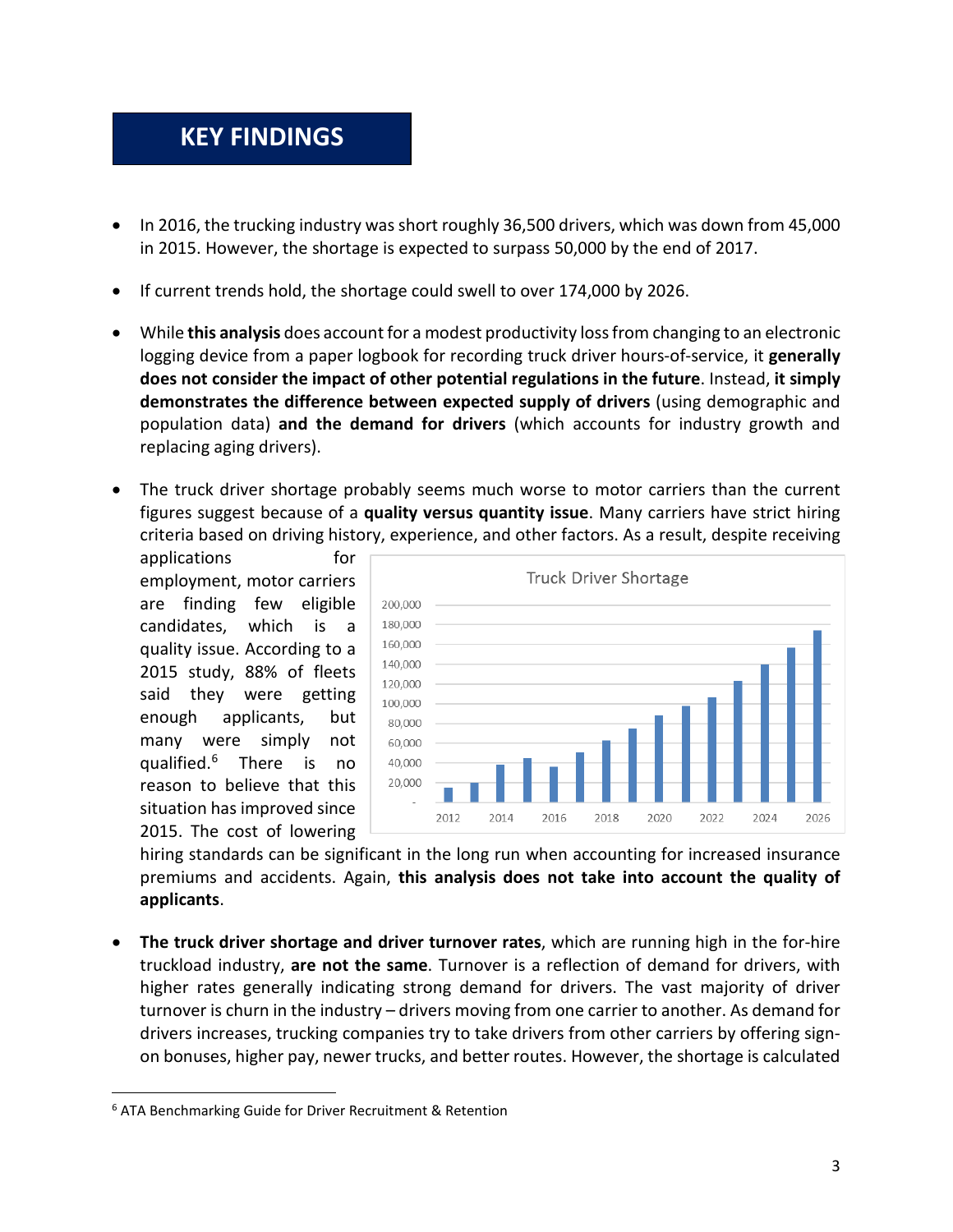in a completely different manner and churn in the industry is not included in the shortage calculation.

• Over the next decade, the trucking industry will need to hire roughly 898,000 new drivers, or an average of nearly 90,000 per year. Replacing retiring truck drivers will be by far the largest factor, accounting for nearly half of new driver hires (49%). The second largest factor will be industry growth, accounting for 28% of new driver hires.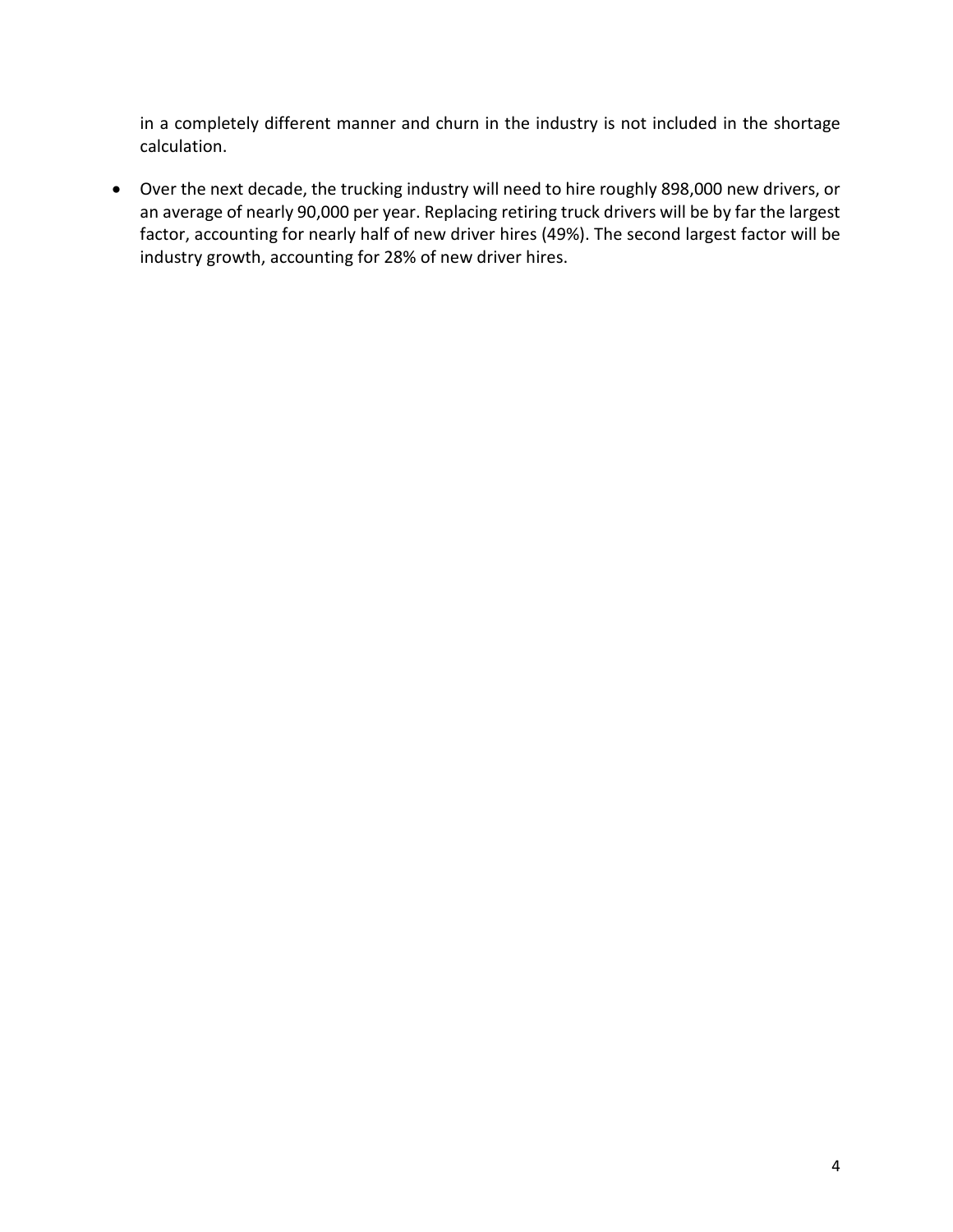#### **METHODOLOGY**

The difficulty in calculating the driver shortage is that one cannot simply survey motor carriers for the number of drivers<sup>[7](#page-4-0)</sup> that they need and sum them up, because this would lead to a muchinflated number. Today, most motor carriers would hire additional drivers to meet increased demand from customers, if they could. The problem is that many trucking companies are competing for the same freight.

Here is an example highlighting this point: Motor Carrier A could add 10 new drivers to haul extra freight that Shipper X has but cannot due to lack of qualified driver supply. As a result, Shipper X asks Carrier B to haul the freight instead. Since Carrier B cannot haul it as well, they too are looking for 10 additional drivers. If you survey Carriers A and B, you could project that the shortage is 20 drivers. However, if either Carrier A or Carrier B finds those 10 drivers, the demand for the other 10 goes away. Thus, the real shortage is 10 drivers.

Therefore, we do not survey motor carriers when estimating the driver shortage. Instead, we use demographic driver data, population growth by age data, tractor counts, and projected economic and industry growth information to model and forecast the truck driver shortage.



One of the most important steps in this process is to determine what data should be included for truck drivers and commercial trucks. While some local delivery companies might have difficulty finding truck drivers, the bulk of the driver shortage is for overthe-road (i.e., non-

local) drivers operating heavy-duty tractor-trailers (i.e., Class [8](#page-4-1) tractors).<sup>8</sup> Therefore, this analysis is for drivers of tractor-trailers.

<span id="page-4-0"></span> $<sup>7</sup>$  This analysis includes both employee drivers and independent contractors. However, data limitations prevent us</sup> from separating out these two types.

<span id="page-4-1"></span> $8$  Of the 7.4 million people employed throughout the economy in jobs related to trucking activity, 3.5 million were truck drivers in 2016. There are over 10 million CDL (Commercial Driver's License) holders in the U.S., but most are not current drivers and not all are truck drivers. There are roughly 3 million trucks on the road today that require a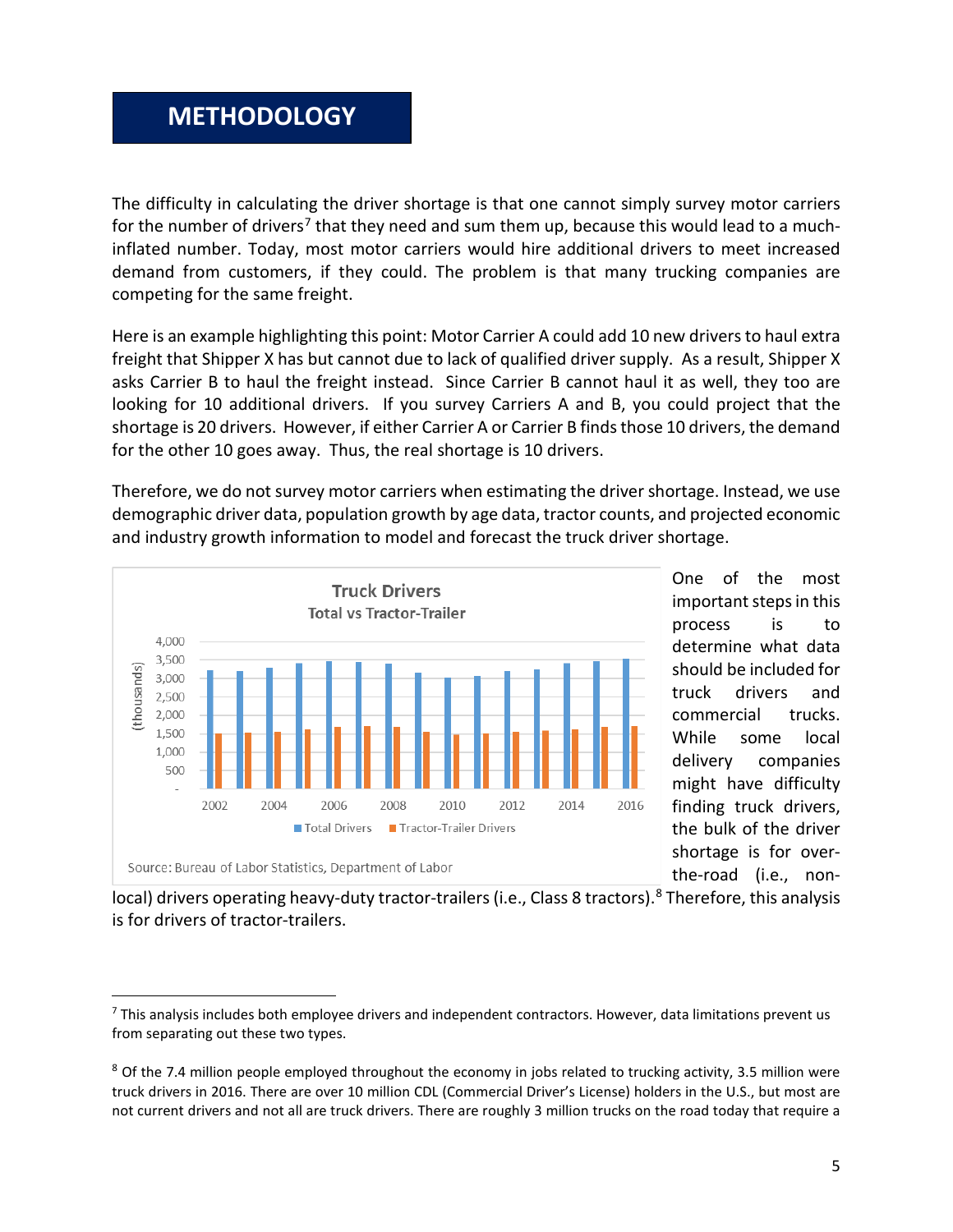Calculating the driver shortage generally requires two steps: first, determining current demand for drivers of Class 8 tractors in order to project that demand in the future based on expected industry growth, and then calculating and forecasting the supply of truck drivers. Here, we utilize Census Bureau data on industry employment, civilian labor force numbers, and demographic data regarding age and gender. The Census Bureau projects growth in civilian labor force by age and gender.

After calculating both the demand and supply of drivers, we match up the two to determine the surplus, or most often, shortage of drivers. It is important to note that this analysis assumes no changes in regulations beyond 2017, including changes in the age requirement for driving an interstate tractor-trailer, which is currently 21 years old. Changes to regulations, including age requirements or productivity-changing regulations, like truck driver hours-of-service rules, would impact this analysis.

l

driver to have some sort of CDL. Of those trucks, 1.74 million are heavy and tractor-trailers. We are only focused on the over-the-road tractor-trailer drivers.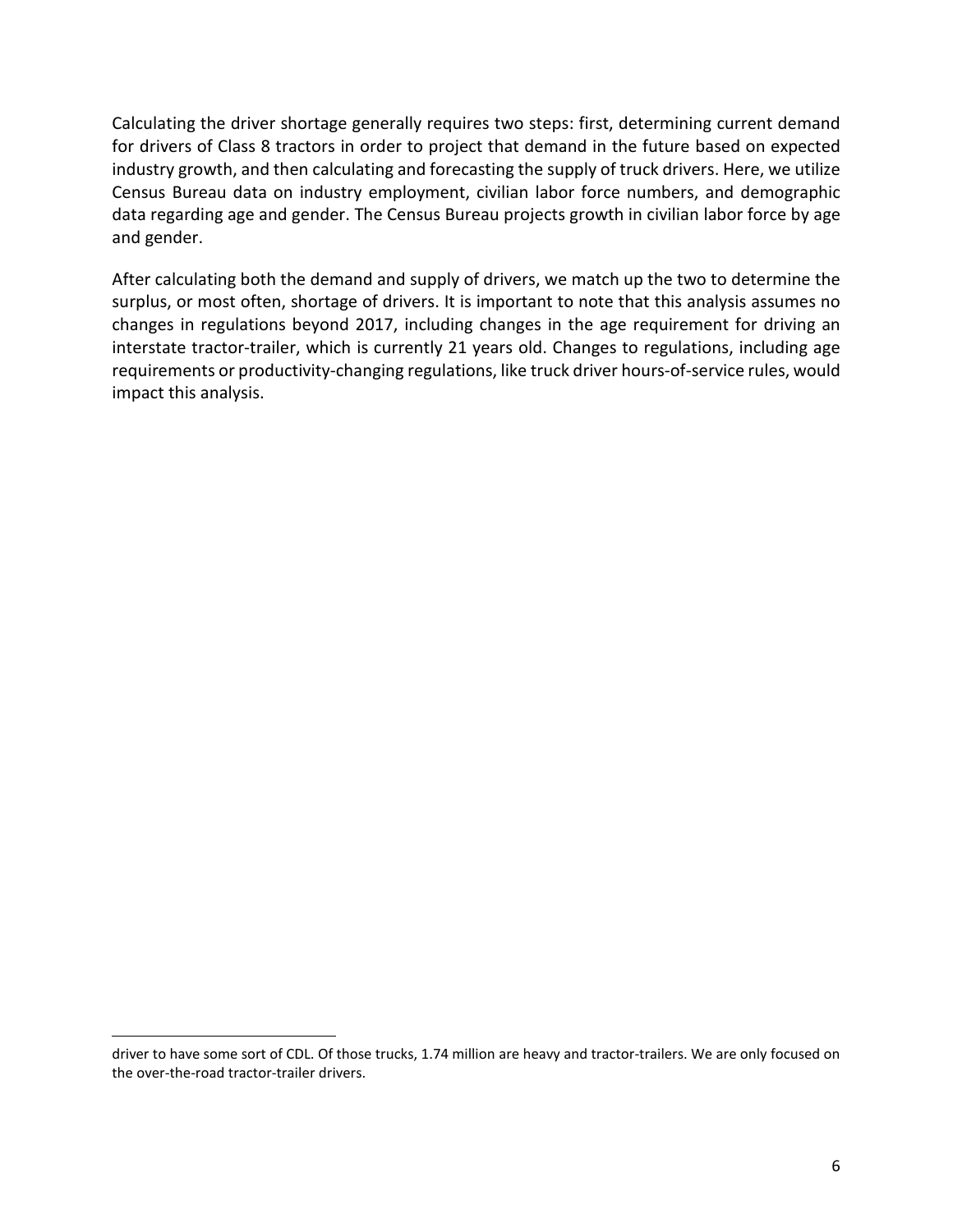### **TRUCK DRIVER SHORTAGE**

In this analysis, we focus only on drivers of Class 8 tractor-trailers. This is where the bulk of the truck driver shortage prevails. Even within this category, the vast majority of the shortage is within the over-the-road, or non-local, for-hire truckload sector. The other main carrier types operating this type of equipment are for-hire less-than-truckload carriers and private fleets (i.e., a retailer or manufacturer that operates a fleet of trucks to support their main business). LTL and private fleet drivers are generally paid more and are home more often. So while these two sectors are also beginning to struggle with driver recruitment and retention (more so than in the past), their challenges pale in comparison with the truckload sector. Therefore, while the driver shortage numbers below are for the entire industry, the vast majority of that shortage is in the for-hire truckload sector.

In 2016, the shortage of truck drivers was roughly 36,500. In 2017, we expect the shortage to increase to 50,700, the highest level ever recorded. Prior to this, the highest level was roughly 45,000 in 2015.



Looking ahead to 2018, with an improving economy, strong construction in part due to rebuilding from 2017 natural disasters, and the transition to electronic logging devices for truck driver hours-of-service regulations, we forecast the shortage to jump to over 63,000. If nothing changes in the trend line by

2026, the shortage could surpass 174,000. We are not saying that the shortage will reach that level; instead, this is more of a warning to the industry and the broader supply chain of what could happen if things don't change.

If the trend stays on course, there will likely be severe supply chain disruptions resulting in significant shipping delays, higher inventory carrying costs, and perhaps shortages at stores. Because trucks account for 70.6% of all tonnage moved in the U.S., it is highly unlikely that the driver shortage could be reduced in any significant manner through modal shift (i.e., shifting a large amount of freight from the highway to the rails).

Many factors, both positive and negative, could impact the shortage in the years ahead. For example, if there are any new government regulations on the industry—and often regulations on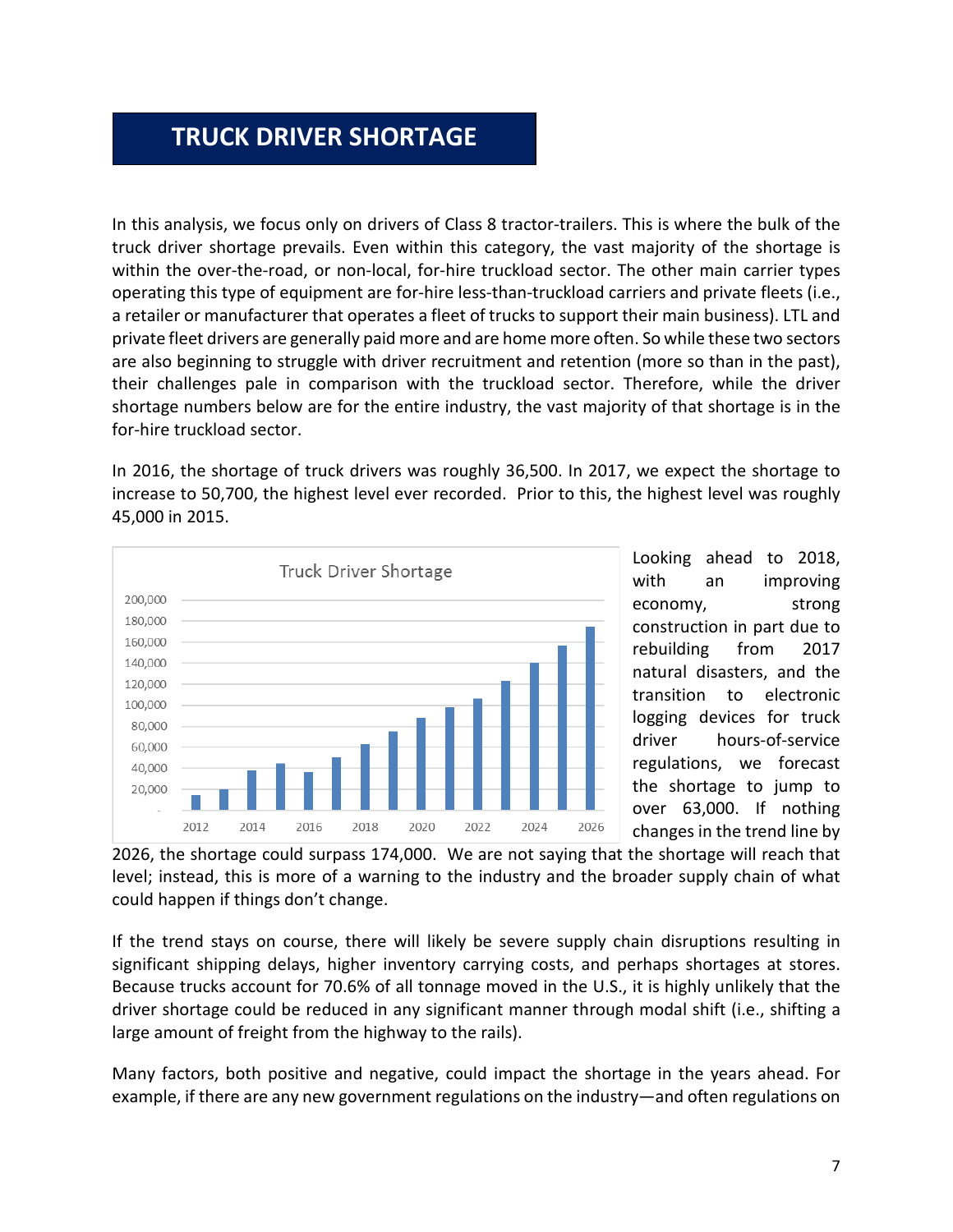trucking reduce industry productivity—it would in effect increase in the shortage. In other words, declines in productivity mean than the industry needs more trucks and drivers to haul the same amount of freight. However, if the federal government were to lower the age requirement for interstate drivers from the current 21 years old, it could help reduce the driver shortage. None of these potential changes to regulations are factored into the shortage numbers in this report.

The other important caveat to the truck driver shortage is a quantity versus quality issue. The shortage probably feels much worse to most trucking companies because of their hiring standards. Because of many companies' strong focus on safety, many otherwise eligible candidates are disqualified as a result of poor driving history or other related factors. Additionally, for companies that are not self-insured, insurance companies often require drivers to have two to three years of driving experience before they are willing to underwrite them.

Also, driver turnover and the driver shortage are not the same. Truck driver turnover often runs at elevated rates when drivers are in high demand because the drivers know they can jump from motor carrier to motor carrier. This is industry churn—very different from the shortage of drivers and calculated using a completely separate method.

After averaging at least 93% annually from 2012 through 2015, the for-hire truckload driver turnover rate fell to 81% in 2016 as the freight economy softened significantly. However, as the economy has picked up, so has driver turnover. In the second quarter of 2017, the latest data



available, turnover in the for-hire truckload sector reached a 90% annualized rate<sup>9</sup>, with the vast majority of this turnover being churn in the industry. Sometimes truckload carrier hiring activities add to industry churn. According to ATA's *2014 Driver Compensation Study*, roughly 50% of for-hire truckload carriers were offering a sign-on bonus with a median bonus amount of \$1,500.<sup>[10](#page-7-1)</sup> It is likely that the percentage of truckload carriers offering a sign-on bonus is high today as well.<sup>[11](#page-7-2)</sup>

<span id="page-7-0"></span><sup>&</sup>lt;sup>9</sup> For-hire truckload and LTL driver turnover rates are published quarterly by ATA.

<span id="page-7-2"></span><span id="page-7-1"></span><sup>&</sup>lt;sup>10</sup> ATA's 2014 Driver Compensation Report [\(www.atabusinesssolutions.com\)](http://www.atabusinesssolutions.com/)<br><sup>11</sup> ATA is currently collecting data to update these 2014 numbers and will publish the data in early 2018.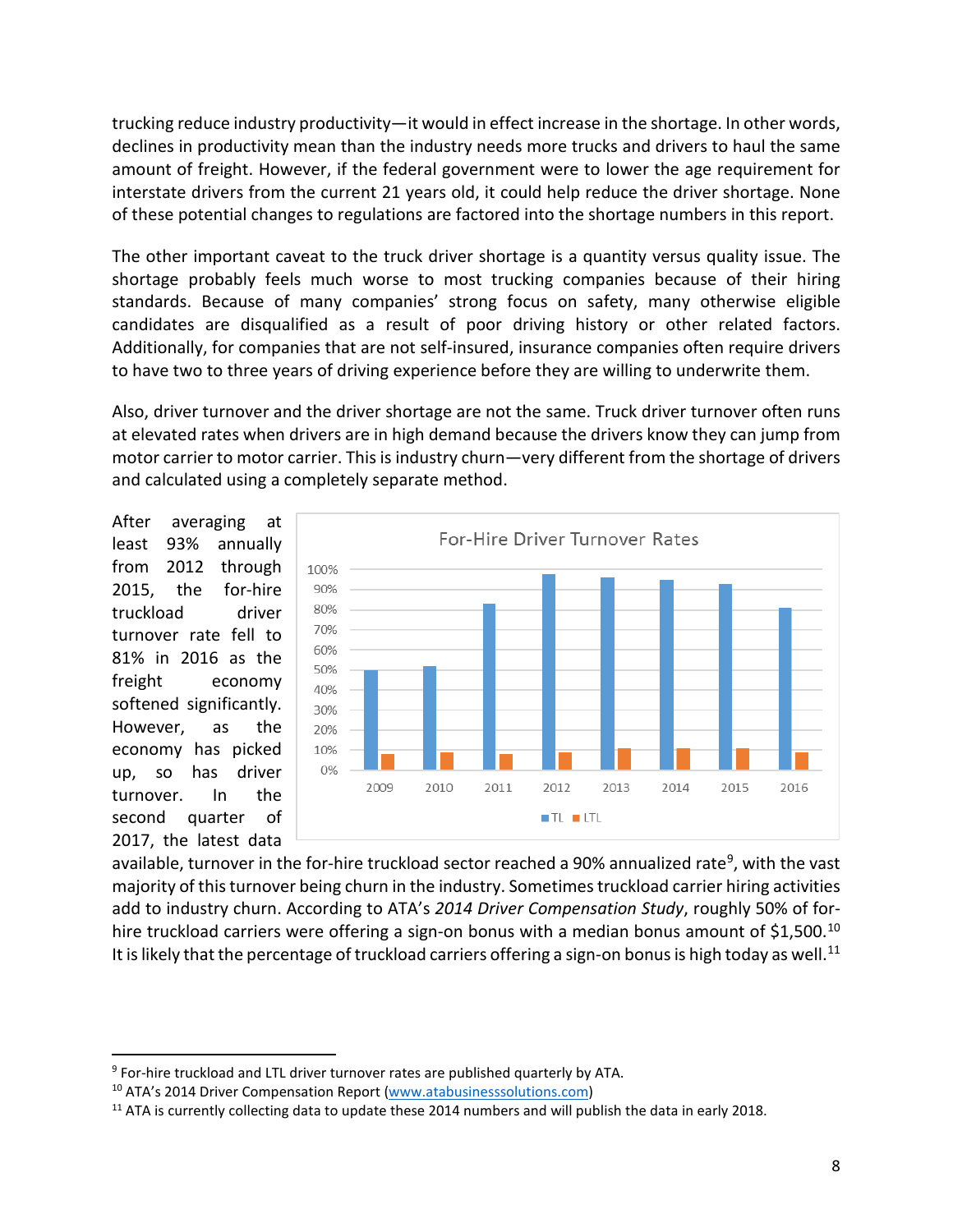LTL carriers and private fleets generally have much lower turnover rates as the drivers in those sectors are home more frequently and generally paid more. In 2016, LTL carriers had a turnover rate of 9%, while private fleets reported a turnover rate of just 8% in 2014.<sup>[12](#page-8-0)</sup>

<span id="page-8-0"></span><sup>&</sup>lt;sup>12</sup> The private carrier information was published in ATA's 2014 Driver Compensation Report.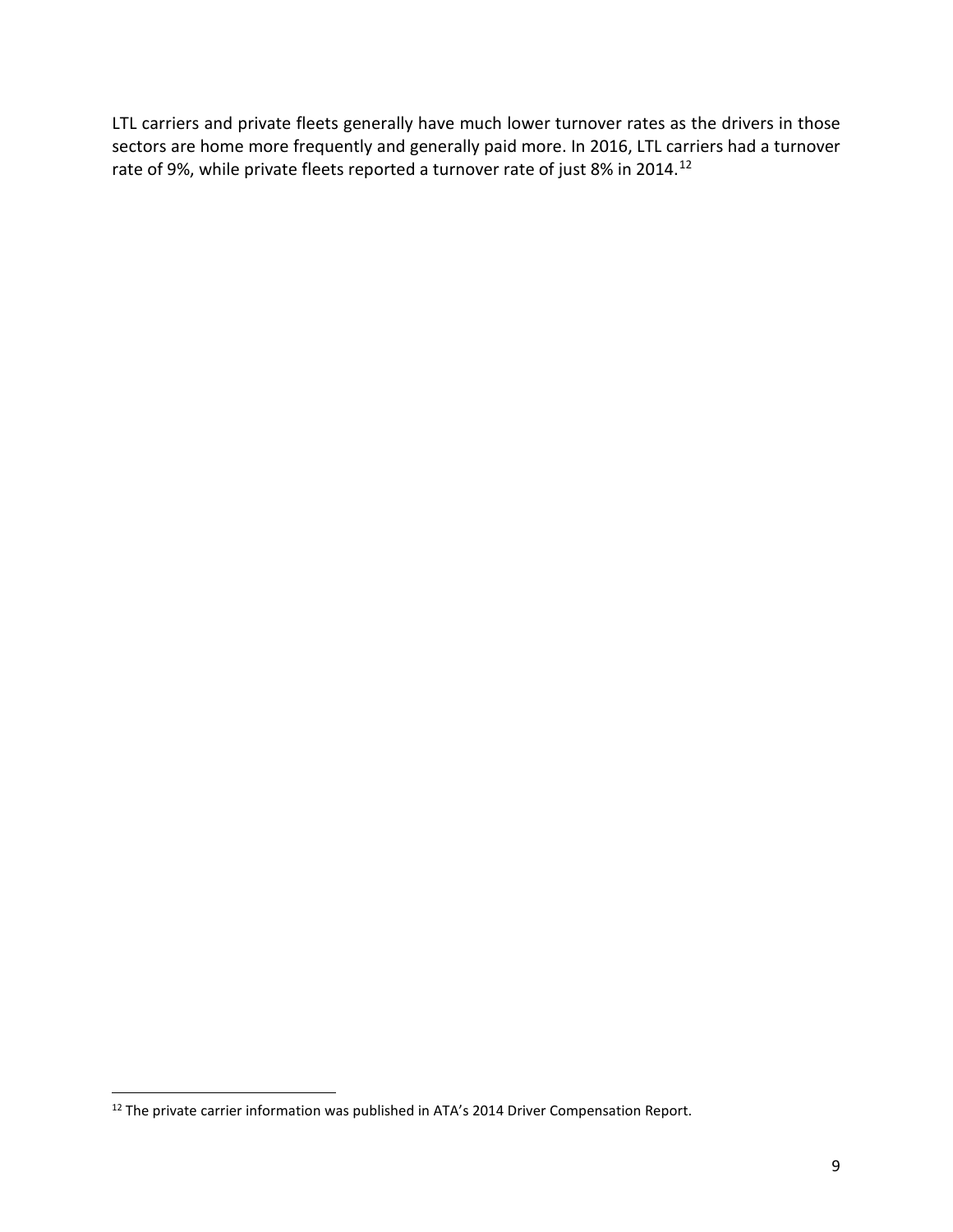## **CAUSES OF THE TRUCK DRIVER SHORTAGE**

There are many causes of the truck driver shortage. Outlined below are some of the primary reasons the industry is suffering from a truck driver shortage.

- **Demographics, Age:** The median age of over-the-road truck drivers is 49, [13](#page-9-0) compared with just 42 for all U.S. workers.<sup>[14](#page-9-1) [15](#page-9-2)</sup> Some sectors within the trucking industry have an even higher median age. For example, private fleet drivers have a median age of 52 years old.<sup>[16](#page-9-3)</sup> Additionally, the current age requirement to drive a tractor-trailer across state lines is 21. This means that interstate motor carriers miss out on the population between 18 and 21. Often, these individuals, at least those that don't go to higher education or the military, obtain employment in construction, retail, or fast food industries as they can start their careers at a younger age.
- **Demographics, Gender:** Females make up nearly 47% of all U.S. workers, yet only comprise 6% of all truck drivers, according to the U.S. Department of Labor. The share of female drivers has remained stagnant between 4.5% and 6% since 2000. This is a large, untapped portion of the population.
- **Lifestyle:** When new to the industry, many drivers are assigned routes that put them on the road for extended periods of time before they return home, typically a week or two. Therefore, it is not just a career, but a lifestyle that does not fit with everyone's desires or needs. Eventually, drivers that wish to can move into regional or local driving positions with tenure.
- **More Job Alternatives Available:** Several years ago, the trucking industry was one of the few industries hiring people. Today, the job market has improved and there are more job alternatives available for current drivers and would-be truck drivers. For example, according to the U.S. Department of Labor, the construction industry has increased payrolls by nearly 1.3 million over the last five years. Most construction jobs are local and don't require travel as extensive as truck driving. Additionally, these alternative jobs often carry much less responsibility and regulatory guidelines to adhere to.
- **Regulations:** Most of the time, regulations, like changes to truck driver hours-of-service, reduce industry productivity. Reductions in productivity exacerbate the driver shortage as it requires more trucks, and thus more drivers, to move the same amount of freight.

<span id="page-9-0"></span><sup>&</sup>lt;sup>13</sup> ATA's 2014 Driver Compensation Study [\(www.atabusinesssolutions.com\)](http://www.atabusinesssolutions.com/)<br><sup>14</sup> U.S. Department of Labor

<span id="page-9-1"></span>

<span id="page-9-2"></span><sup>&</sup>lt;sup>15</sup> The American Transportation Research Institute (ATRI) completed a study regarding truck driver ages. That study is available at [www.truckingresearch.org](http://www.truckingresearch.org/)

<span id="page-9-3"></span><sup>16</sup> ATA's 2014 Driver Compensation Study [\(www.atabusinesssolutions.com\)](http://www.atabusinesssolutions.com/)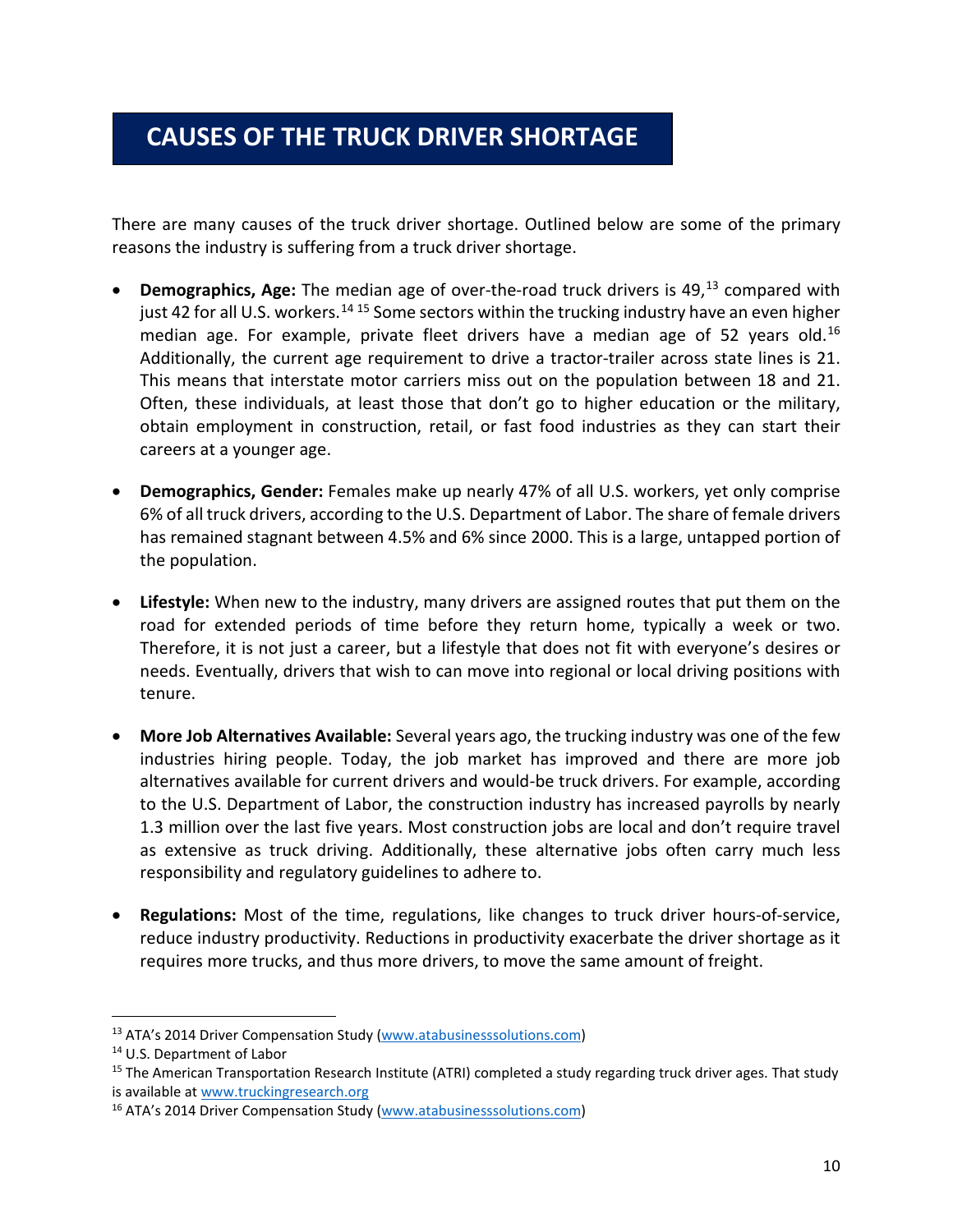# **COURSE OF ACTION**

There is no single cause of the driver shortage, and therefore there is not one way to solve it. Below is a brief list of market reactions and possible policy solutions to relieve the driver shortage.

- **Driver Pay Increases:** The natural market reaction to any shortage is that prices rise. In this case, price is driver wages, which are again increasing significantly. Most fleets instituted large pay increases in the summer of 2014 with many repeating the increases again in 2015. Even with the soft freight environment in 2016, many fleets increased pay rates last year as well. Today, sign-on bonuses are used throughout the industry as competition for drivers heats up. Expect driver pay to continue rising as long as the driver shortage continues. Good benefits are also part of a total compensation package in the industry.
- **More At-Home Time:** Potential drivers are often hesitant to take a job that requires so much time away from home, especially at first. The increased prevalence of retail distribution centers and use of the hub and spoke system have drastically reduced the average length-ofhaul across the industry; this reduction in travel distances could and should translate to less time on the road for drivers. However, there are practical limits to how much the industry can reduce length-of-haul and increase at-home time.
- **Lower Driving Age:** Interstate driving currently has an age minimum of 21. The 18-20 year old segment has the highest rate of unemployment of any age group, yet this is an entire segment the industry cannot access (with the exception of local in-state routes, which is generally reserved for seniority). Additionally, potential drivers are likely to have found another career path (that they are already three years into) by the time they reach 21. The Federal Motor Carrier Safety Administration is preparing to conduct a pilot program that will study the safety of commercial motor vehicle drivers under the age of 21. Unfortunately, despite ATA's calls for broad participation, FMCSA has limited involvement in the program to current or recently separated military personnel, severely restricting the pool of potential participants. This is why ATA has supported the Waving Hindrances to Economic Enterprise and Labor Act, or WHEEL Act, which would expand the pool of potential participants to any trained CDL driver between the ages of 18 and 21 that has a clean driving record.
- **Improved Driver Image:** Unfortunately, the public perception of a truck driver has a tendency to be negative. *Trucking Moves America Forward[17,](#page-10-0)* of which ATA is a founding member, is an example of a positive image initiative and will hopefully highlight a demanding but rewarding career for potential drivers.

<span id="page-10-0"></span> <sup>17</sup> [www.truckingmovesamerica.com](http://www.truckingmovesamerica.com/)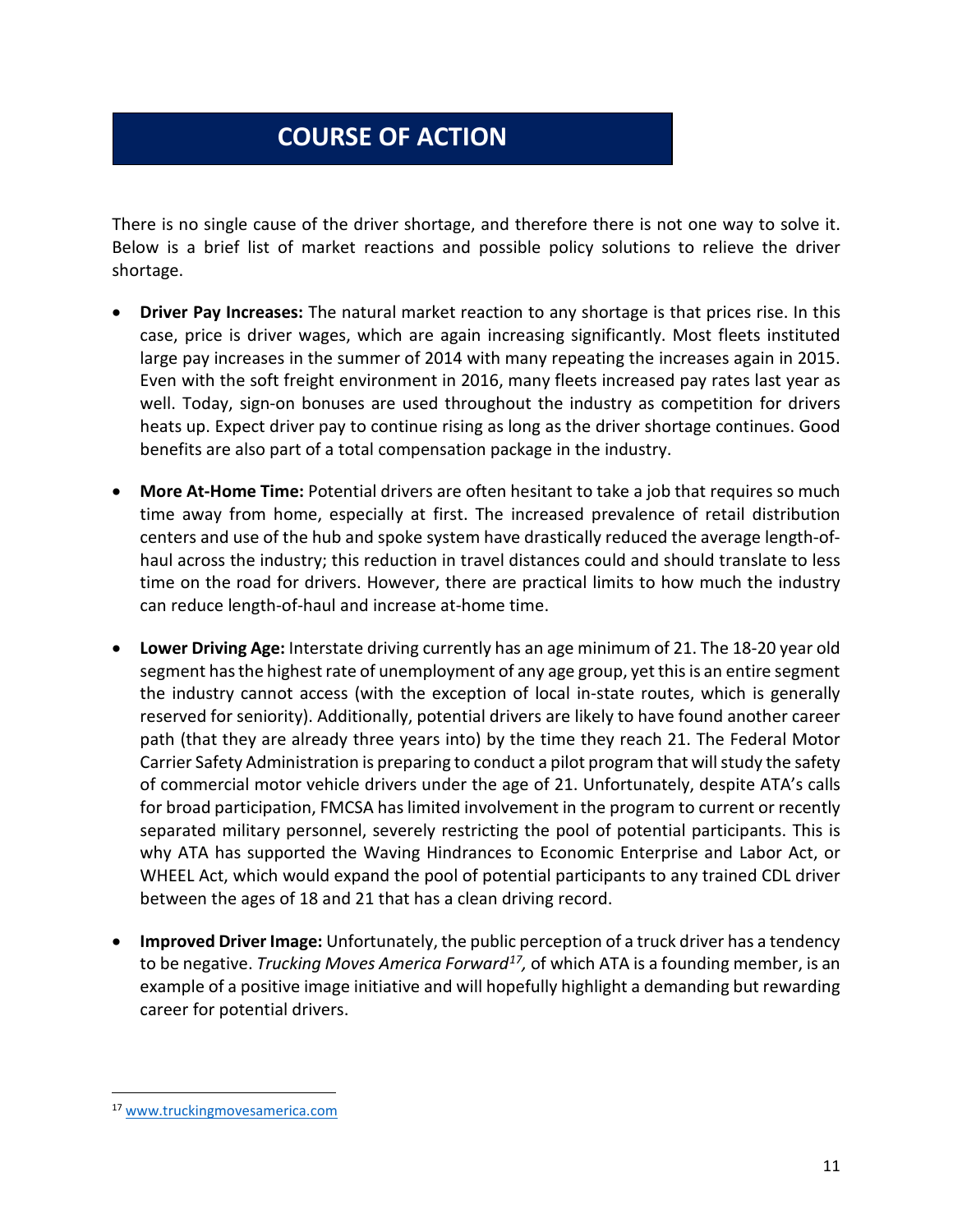- **Transitioning Military Personnel to Careers as Truck Drivers:** ATA supports efforts to ease the driver shortage by facilitating the transition of military veterans into fulfilling careers in the trucking industry. These efforts include making it easier for active duty military personnel to obtain their commercial learner's permit while stationed outside of their home state as well as efforts to allow those with a military occupation of truck driver to have the military truck driver training and experience counted toward the civilian licensing requirements.
- **Better Treatment by the Supply Chain:** Compounding the already difficult lifestyle, drivers often complain of mistreatment at shipping and receiving facilities. Complaints range from restricting access to restrooms to having to wait extended periods of time before the trailer is loaded or unloaded. Improving the experience for drivers at drop-off and pickup locations would provide for a more attractive career choice. All companies in the supply chain, including trucking companies, shippers, and receivers, need to treat drivers with the respect that they deserve.
- **Autonomous Trucks:** While we are still years away from truly driverless Class 8 trucks running on the highway as a normal part of the industry; driver-assist technologies in heavy-duty tractor trailers could eventually have a positive impact on the driver shortage by making the job less stressful, and the more sophisticated technology may also attract younger individuals to truck driving. Many years from now and well beyond the dates of this report, one could envision an environment when the longer, line-haul portion of truck freight movements are completed by autonomous trucks and local pick-up and delivery routes are completed by drivers. However, motor carriers should not count on this being an option for many years.